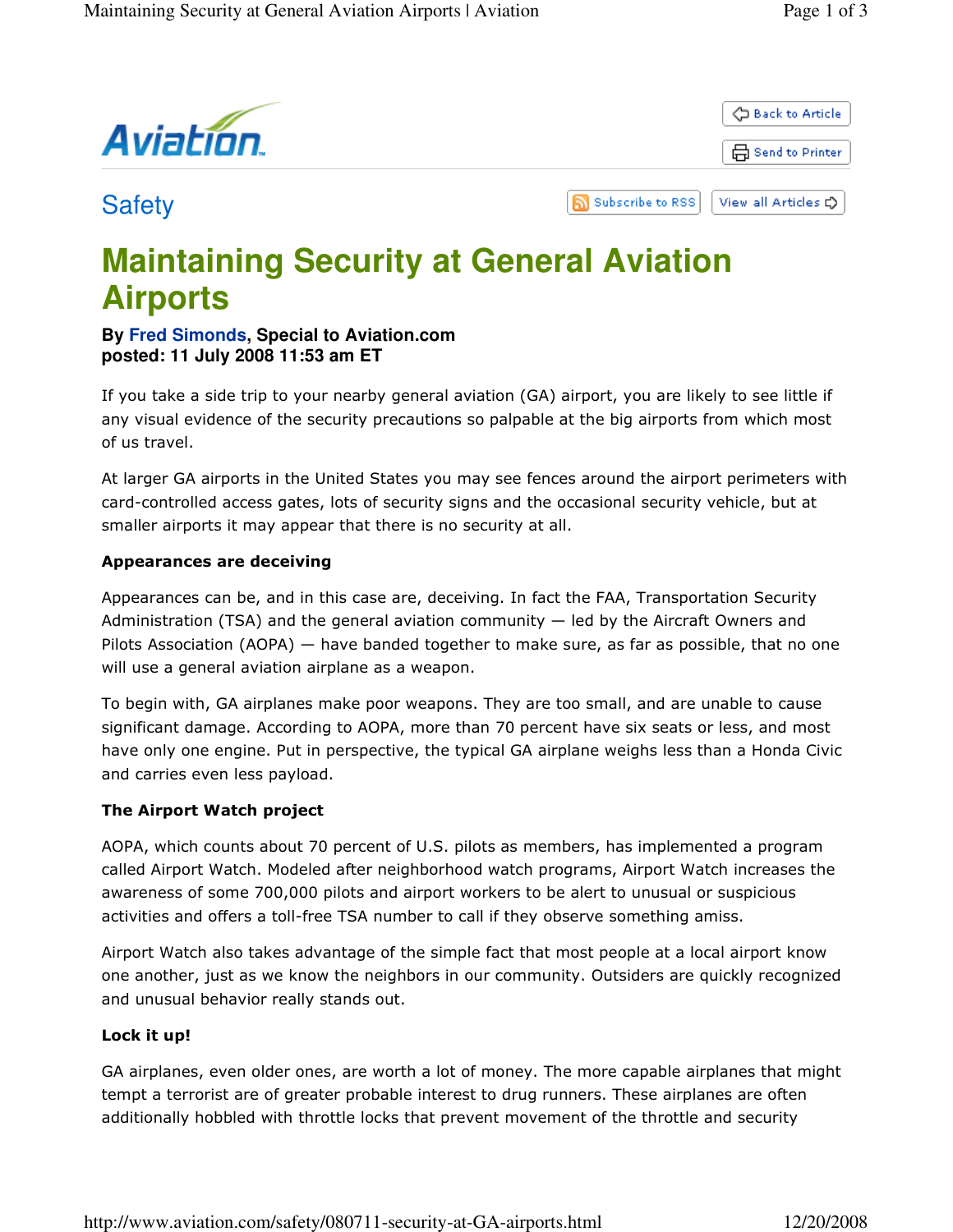chains around propellers.

Buying an airplane causes more scrutiny these days. The U.S. Treasury Department has implemented guidelines intended to flag suspicious sales such as all-cash transactions, payments by a third party or cases where the customer's identity is unclear.

### Flight school initiatives

Additional steps by the federal government have increased GA security with respect to both charter and flight school operations. Passengers who charter larger aircraft are subject to security measures similar to those applied to the airlines. Hijacking is considered unlikely since the pilots know in advance who they are flying.

Flight schools, including freelance flight instructors, have attracted particular attention. A TSA training program called Flight School Security Awareness is required of active flight and ground instructors, whether they are employed by a flight school or independent. FSSA training must also be taken by school employees who have direct contact with flight students. There is both initial and annual recurrent training to make sure that, once trained, people stay trained.

Training brings attention to security-related incidents, measures, and procedures that affect the airport and/or flight school. A key component of FSSA training is a review of the Airport Watch program. This includes warning signs for airports, informational literature, and training videotapes to educate pilots and airport employees as to how the security of their airports and aircraft can be enhanced. For instance, access to aircraft keys has been greatly tightened.

You just can't walk through the door any more and rent an airplane. You have to show government-issued identification. In addition, if you are a U.S. citizen you must have an endorsement in your logbook indicating that your citizenship documents have been reviewed by an instructor.

### Foreign students

Because the U.S. is graced with the largest and most active general aviation community and infrastructure in the world, pilot trainees from all over the globe go there for training. However, trainees must attend an FAA-approved flight school and their identities must be verified by the TSA before they are granted visas. Further, the TSA must approve every certificate or rating for which a foreign national applies as he or she earns a basic pilot license and then proceeds to more advanced education.

For example, a federal requirement mandates the U.S. Department of Justice to conduct a comprehensive background check for all non-U.S. citizens seeking flight training in larger aircraft weighing more than 12,500 pounds (generally turboprops or jets with more than eight seats).

Having a license from your home country does not get you around these rules. Since July 2002, background checks are required for individuals seeking a U.S. pilot certificate based on a foreign license.

Despite the fact that the U.S. government has determined that GA is not a significant terrorist